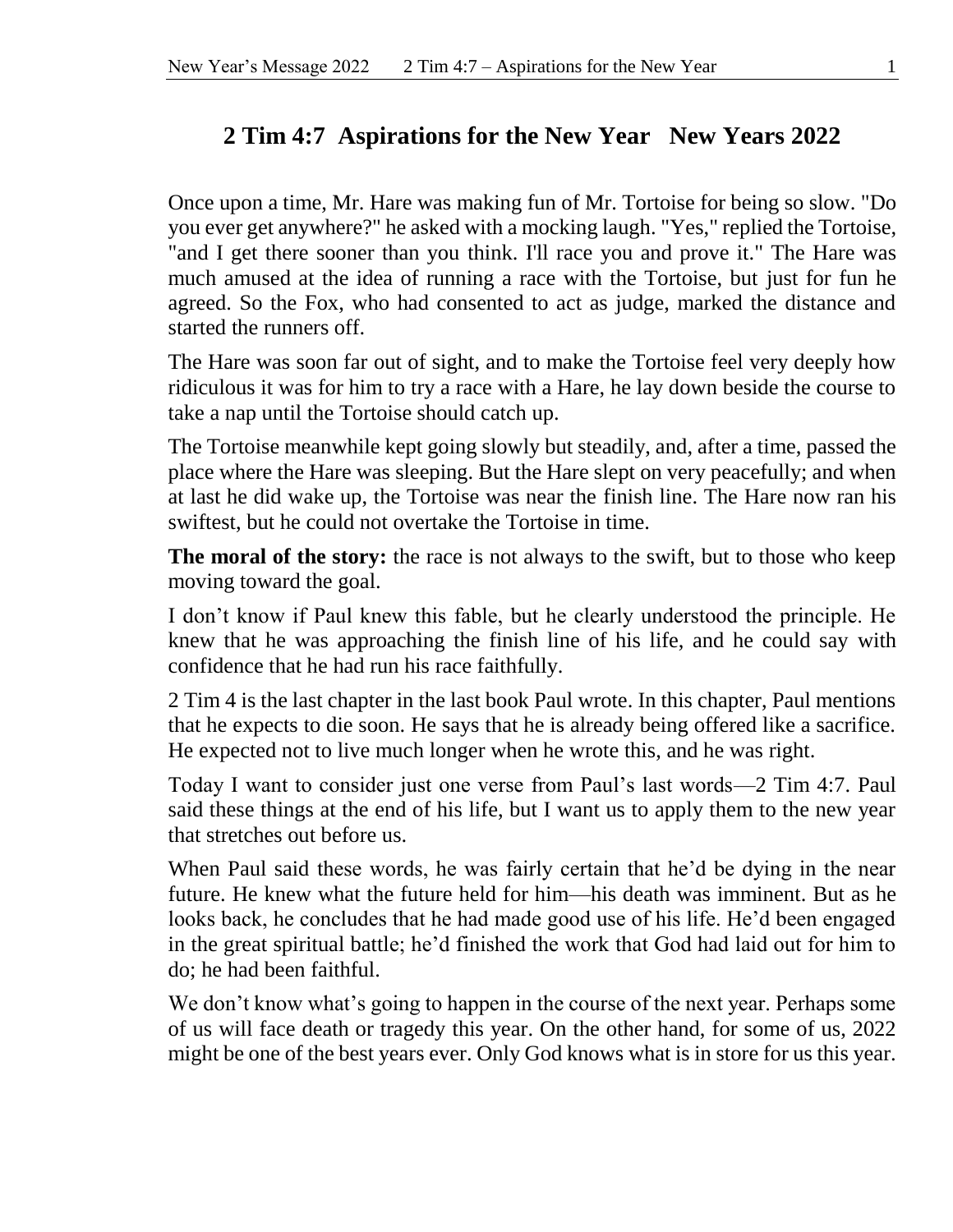Paul was evaluating his life in light of eternity. As we begin the year, we can have the same attitude as Paul had at the end of his life. At the end of this year, we should be able to say the same things Paul said in 2 Tim 4:7.

Let's look at the three phrases Paul used in this passage and see how they might apply us in the new year.

- I. Fight the good fight.
	- A. The Bible often describes the Christian life in terms of a fight/battle/struggle.
		- 1. Our fight against Satan and the principalities and powers of darkness is like a wrestling match (Eph 6:10f). Cf. 1 Pet 5:8.
		- 2. Our fight against our own inner sinful desires is like a boxing match (1 Cor 9:24f; Gal 5:17). The flesh lusts against the spirit and the spirit against the flesh. Cf. Rom 7.
		- 3. We also fight against the enemies of the Gospel. Paul mentioned that he had "fought with beasts" in Ephesus (1 Cor 15:32). He described opponents of the Gospel as "beasts." He was almost constantly under threat by his enemies. They tried to kill him many times. Here's Paul's description of his experiences:

2 Co 11:25–27 *<sup>25</sup> Three times I was beaten with rods; once I was stoned; three times I was shipwrecked; a night and a day I have been in the deep; <sup>26</sup> in journeys often, in perils of waters, in perils of robbers, in perils of my own countrymen, in perils of the Gentiles, in perils in the city, in perils in the wilderness, in perils in the sea, in perils among false brethren*

On many occasions, Paul was literally fighting for his life.

- B. None of us face any kinds of threats and dangers like that. However, the Christian life is a struggle, a fight. Our enemies are the world, the flesh, and the devil. We struggle against both external foes and internal failures.
- C. Like Paul, we should aim to fight the good fight. How do we do that?
	- 1. Play offense.
		- a) The good fight involves proclaiming the Gospel message. We want to go on offense by bringing the Good News to those who do not know it.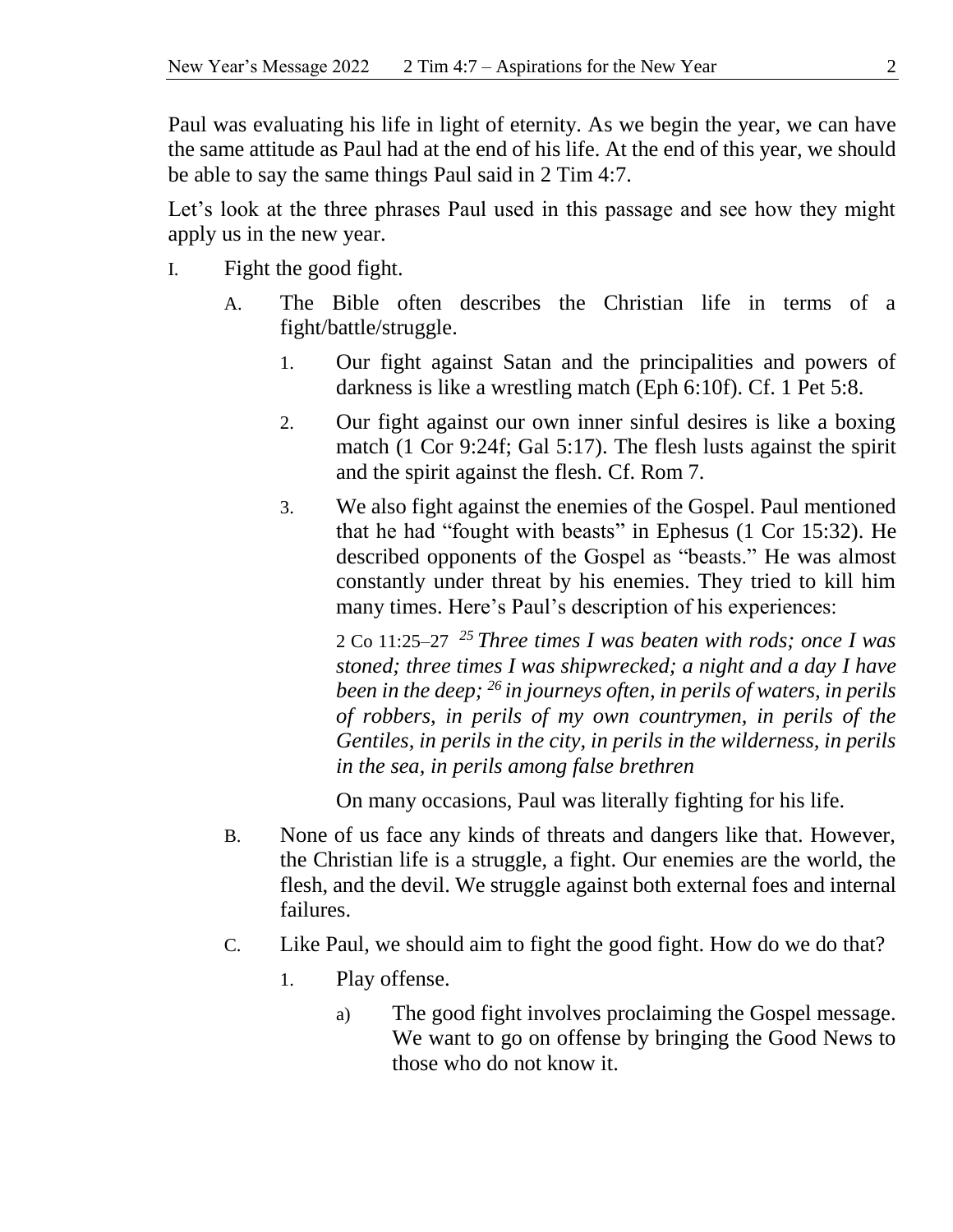- b) Part of that offensive battle involves standing up for righteousness. "Having done all, to stand."
- c) The good fight involves attacking our spiritual enemies especially the world and the flesh.
- d) The good fight involves attacking ourselves—our inner sinful desires. Our goal is to put sin to death. We want to destroy sin before it destroys us.
- 2. Play defense.
	- a) The list of armor in Eph 6 is largely defensive. The breastplate, the shield, and the helmet are all defensive in use. We want to stand up under the attacks of our enemies. We endure these attacks without wavering.
	- b) The fight involves defending the faith against those who would tear it down. Cf. 1 Pet 3:15—always be ready to give an answer/defense for what we believe.
- 3. So the fight involves reaching others with the Gospel, personal self-discipline, and defending the faith against our spiritual enemies. We fight on offense and we fight on defense.
- 4. And we all should be involved in this great struggle. All of us should be involved in proclaiming the Gospel, disciplining ourselves for proper behavior, and defending the faith against skeptics and critics. These are all normal elements of the Christian life. We are at war.
- 5. If you are not engaged in some way in these battles, you are not living a normal Christian life. The normal Christian life involves fighting and struggling. We should all see ourselves as Christian soldiers marching as to war…
- D. People often have wrong ideas about the Christian fight.
	- 1. Some say not to bother fighting. Just give in; indulge yourself. You can't live a perfect Christian life, so don't even bother trying a good Christian life. Just admit defeat and give in to the enemy. God loves you so much that he overlooks your failures, so don't bother resisting sin for fighting against the enticements of the world and the flesh.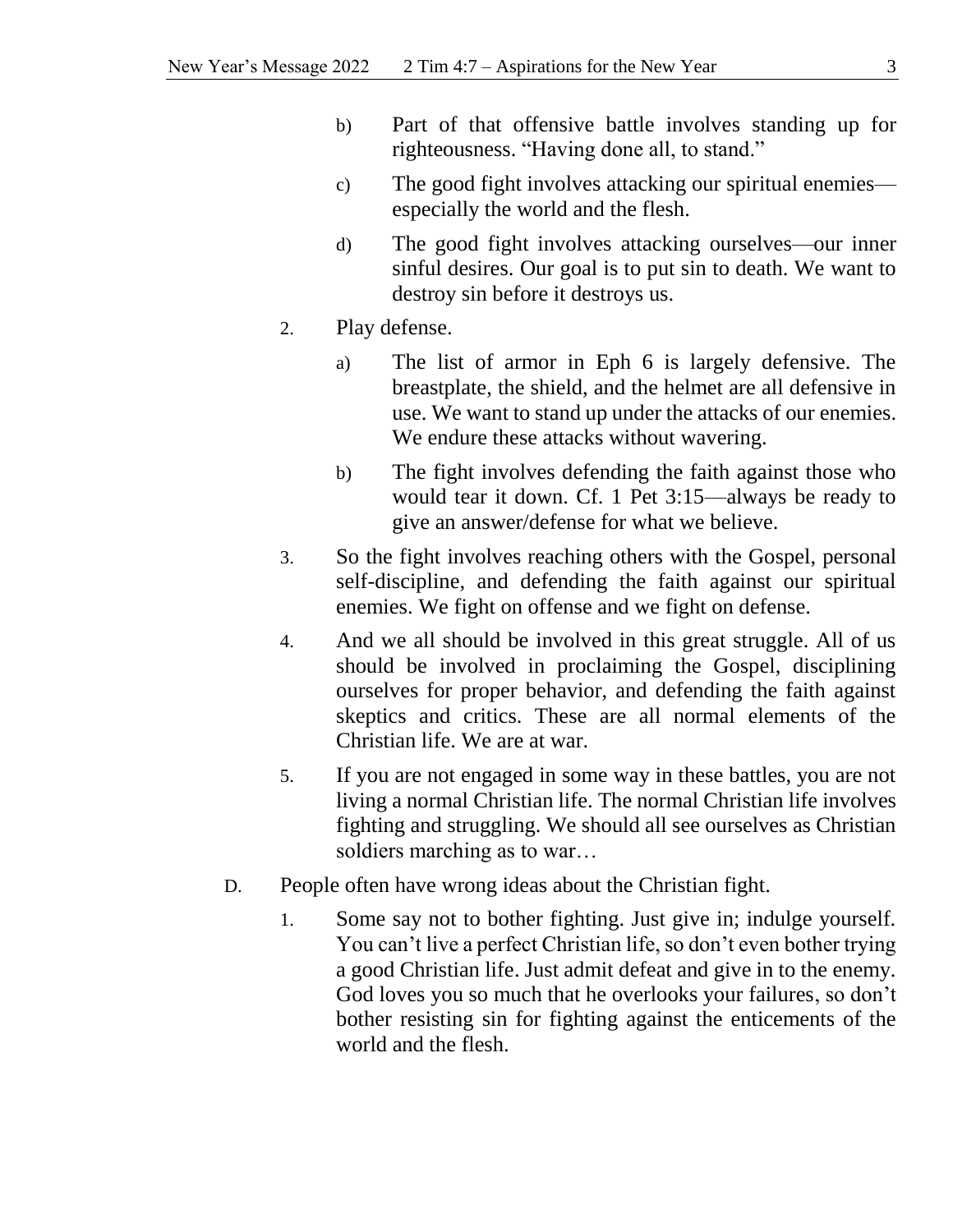- 2. On the other hand, some say that the Christian life is so victorious that there is no continuing struggle. If you were a really spiritual believer, you would not struggle against the desires of the flesh. If we are fully committed to Christ—if we have surrendered all and sold out for God—we would be victorious; the fight is over. You can reach a "higher plane" where you no longer struggle with the world, the flesh, and the devil.
- 3. But the biblical expectation is that the fight will continue as long as we are in this body. We will continue to wrestle and fight against our spiritual enemies. We will continue to face temptations. We don't indulge in sin, nor do we think that we are totally victorious over sin. We continue to struggle to do what is right and avoid what is wrong.
- 4. Only when we get to heaven with this fight be finished. Until that time, we must engage in this battle every day.
- E. The Bible gives us further instructions regarding how to fight this battle.

1Tim 1:18 *… war a good warfare; (or "fight the good fight")* 1Tim 6:12 *Fight the good fight of faith, …*

- 1. We fight a good fight *by faith*. This is a spiritual battle that we engage by faith. We engage in this battle through spiritual resources—i.e., prayer, Bible study, church attendance, partnership with other believers.
- 2. We must put on the whole armor of God (Eph 6:11f). We must do all we can to stand firm in the battle. We live in an evil day, and we must withstand the onslaughts of the enemy. We must be committed to truth, righteousness, peace, faith, the word of God and prayer. This is how we face our enemies and withstand them.
- 3. We must use the proper weapons. We are engaged in a spiritual fight.

2Co 10:3-4 *For though we walk in the flesh, we do not war after the flesh: (For the weapons of our warfare [are] not carnal, but mighty through God to the pulling down of strong holds;)*

The basis of the fight is spiritual. We are engaged in these fights because of spiritual values.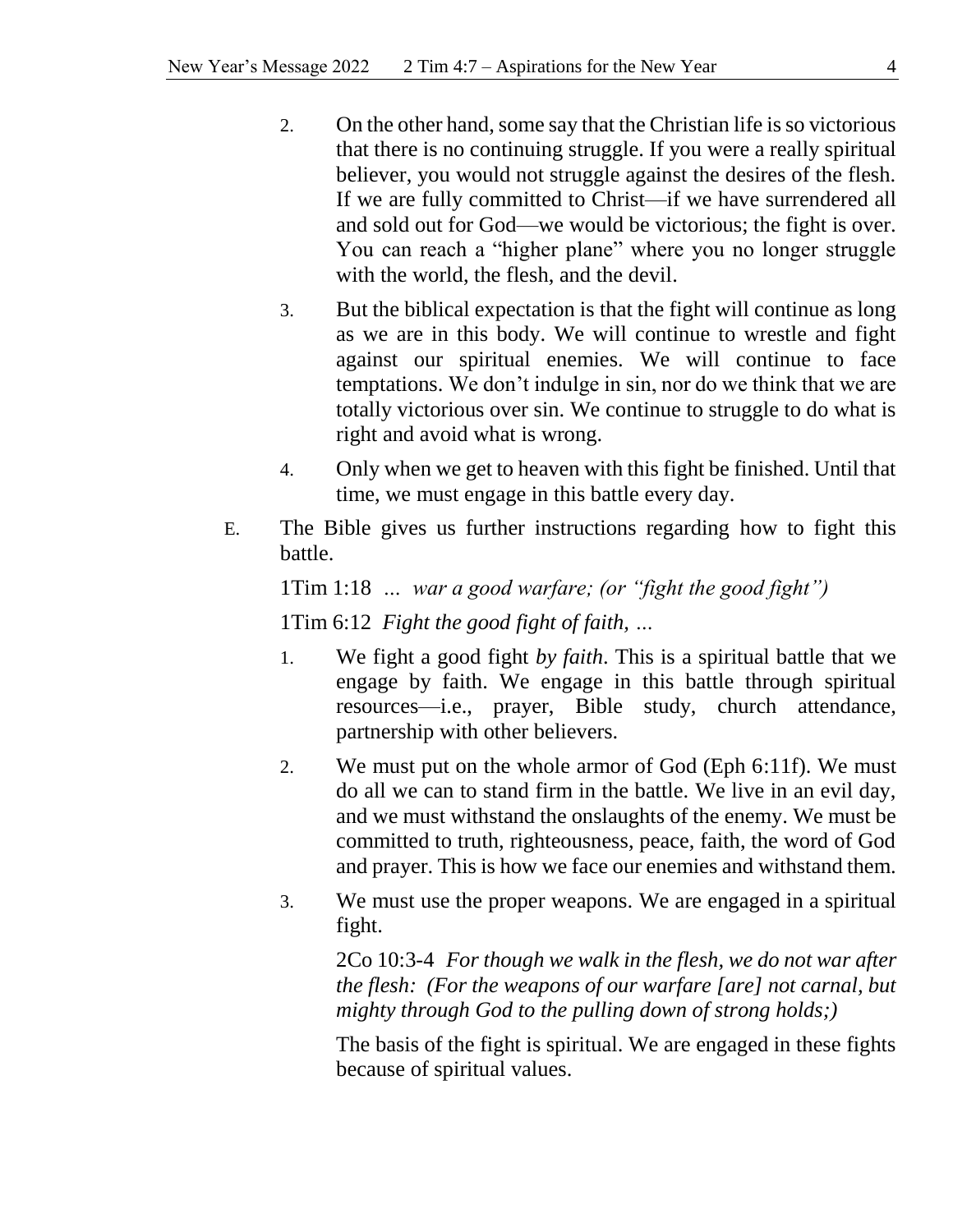Our weapons are spiritual—things like prayer and Bible reading and faith and fellowship and worship and evangelism and service. That's how we win our battles.

4. Put on the mind of Christ.

1Pe 4:1 *Forasmuch then as Christ hath suffered for us in the flesh, arm yourselves likewise with the same mind: …*

We must remain Christ-like in our battles. It's easy to use underhanded and sinful methods in battles against our opponents, but we must not sink to their level.

**App:** The Christian life is a battle, a continual fight. We know that ultimately, Christ will give us the victory. But we won't achieve permanent victory on this side of heaven. The earthly life of the Christian requires that we fight the good fight continually.

The easiest thing to do is to quit, to throw in the towel, to give up. The most difficult part of the fight is when we resist the world, the flesh, and the devil. Life is much easier if we simply give in. But we can't do that; we must fight on; having done all that we can, we must withstand the enemy.

So in 2022, we must engage in this fight. We don't want to capitulate, compromise, or quit. We don't need to go out looking for a fight, but where it is appropriate to fight against the world, the flesh, and the devil, we should be engaged in that great struggle.

I trust you are engaged in the Christian fight. I trust you are taking a stand for righteousness and standing against our spiritual enemies. When you take a stand for righteousness, you become a target. But that's part of the Christian life, and we should not try to avoid the battle.

Lyrics: "must I be carried to the sky on flowery beds of ease, while others fought to win the fight and sailed through bloody seas? No I must fight if I would reign…"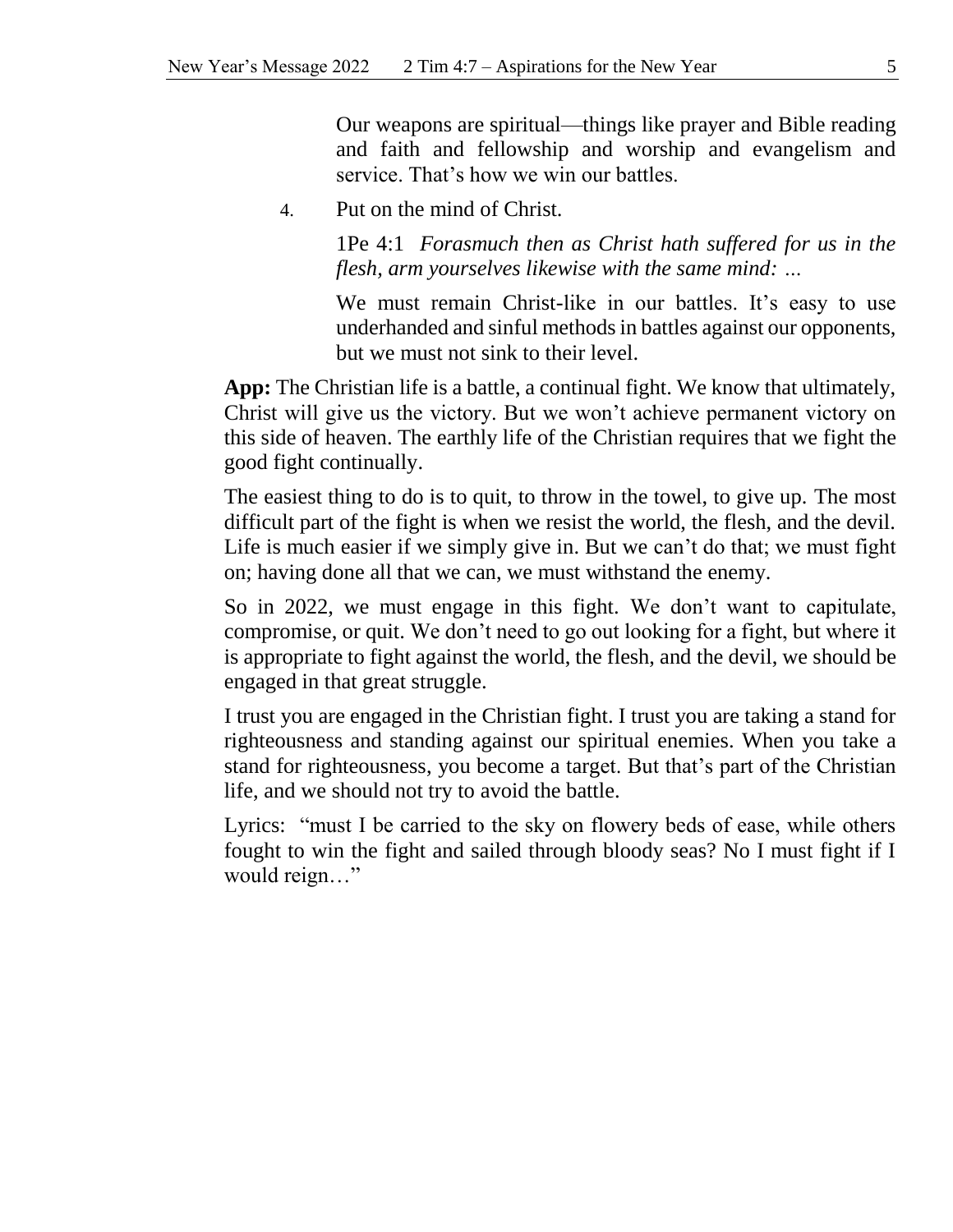- II. Finish the course.
	- A. The word "course" (δρόμος) refers to a journey or a race course. Your way in life is your course. The work that God gives you to do is your course. God's expectation for you is your course in life.
	- B. Paul uses the same word in Acts 20:24

*But none of these things move me, neither count I my life dear unto myself, so that I might finish my course with joy, and the ministry, which I have received of the Lord Jesus, to testify the gospel of the grace of God.*

- C. Paul's "course" in life was the work of the Gospel ministry. His work was that of an apostle or missionary. As Paul sat in the dungeon, he knew that he was coming to the end of his course. He was facing his final days; he was anticipating crossing the finish line shortly.
- D. Everyone has a different course to run. God gives us a vocation/calling in life, and he expects us to fulfill our responsibilities faithfully. For our purposes, your "course" amounts to your spiritual/Christian responsibilities. Your course in life is how you serve God.
- E. To finish the course is to come to the end of the journey or the race successfully. Finishing your course is persisting in the race until the end. It's not giving up until the race is over—when you've crossed the finish line.
- F. How do we run the Christian race?

1 Cor 9:24-27 tells us how to run the race.

- 1. .24 Run to obtain the prize—i.e., run to win. Those who win races are usually the ones who worked the hardest and were the best prepared. They take the race seriously and they enter the race with the expectation of winning, or at least of finishing.
- 2. .25 Run with self-control/discipline in all things—be "temperate." Cf. vs. 27 "I keep under my body…" You can't indulge you every bodily desire if you want to run your best race.
- 3. .26 Run with purpose—"not uncertainly." The Christian runner must know his purpose and goal—to glorify God and serve God's people.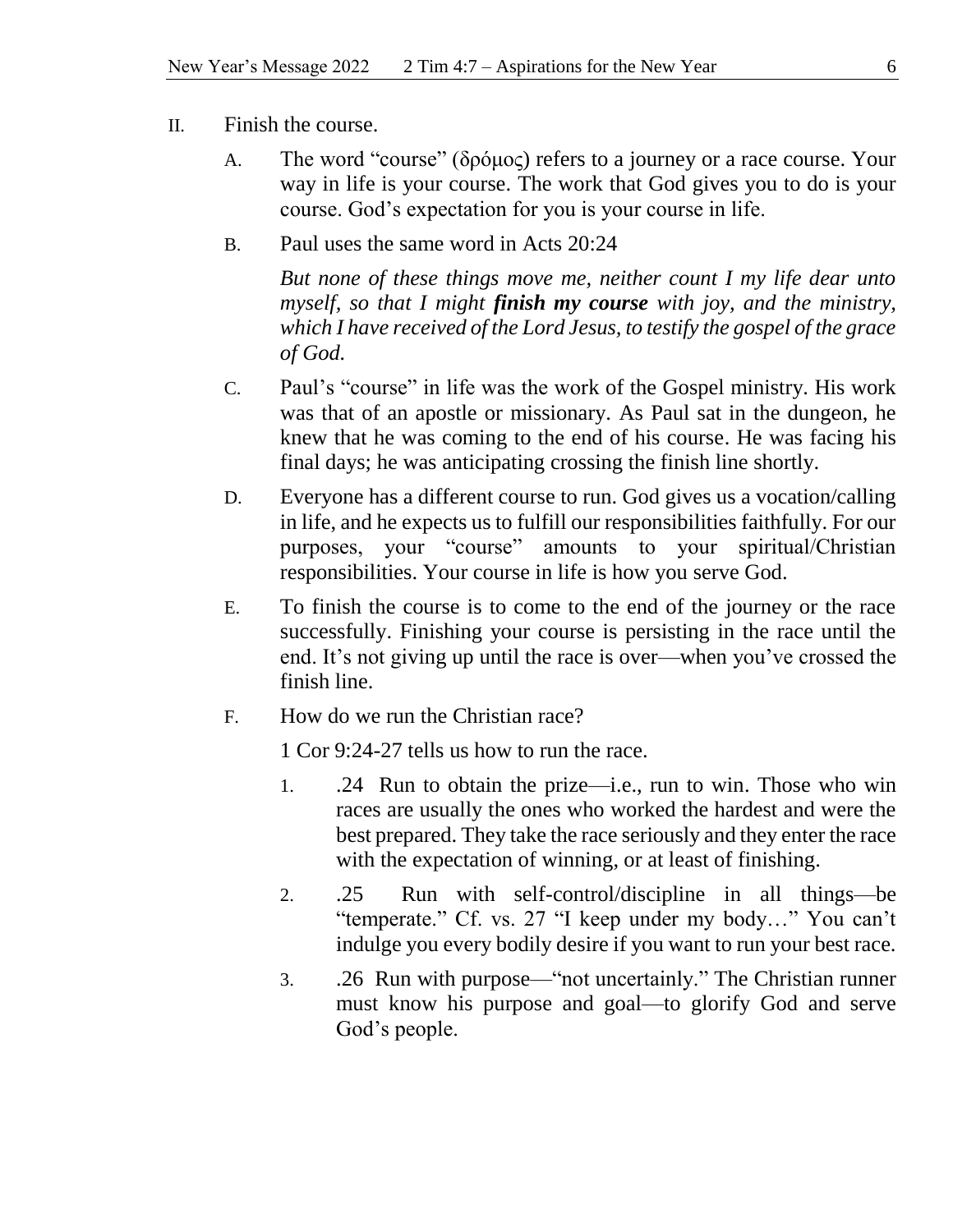- 4. .27 Run according to the rules. Paul says that he does not want to be disqualified ("a castaway"). Running the Christian race means living according to the rules that Jesus established for us.
- 5. Run with patience. The AH speaks of putting off the things that slow us down and running the race with patience as we look unto Jesus, the author and finisher of our faith (Heb 12:2-3). The Christian life is a marathon, not a sprint.
- 6. Run to the end; finish the course.

**Illus.:** The Japanese runner Shizo Kanakuri holds the world record for the slowest time in the Olympic marathon. He finished the race after 54 years, eight months, six days, 5 hours and 32 minutes. He began the race during the 1912 Olympic games in Stockholm, Sweden. But partway through the race, he became overheated and collapsed. Race officials listed him as missing in the official records of the race. 54 years later, in 1967, Olympic authorities invited him to return to Sweden and finish the race, which he did, at 75 years of age. After crossing the finish line, he said, "It was a long trip. Along the way, I got married, had six children and ten grandchildren."

Our course in life is a long trip. Many of us will get married and have children and grandchildren during this race. But we must stay in the race, stay on course, and eventually finish the race God gave us to run. That's what it means to be faithful.

- G. The danger is that some don't remain on course. They get off the race track in one way or another.
	- 1. Some people become disqualified ("castaway"). Some aspects of Christian ministry require certain qualifications, and if you don't maintain those qualifications, you are no longer able to serve.
	- 2. Some Christians backslide. They stop running the race. They quit for a while. They slow down or stop or even go backwards. E.g., the Prodigal Son.
	- 3. Unfortunately, some quit the race altogether. That is, they give up on the Christian faith. Paul mentions several people who gave up on the Christian race and forsook the faith altogether.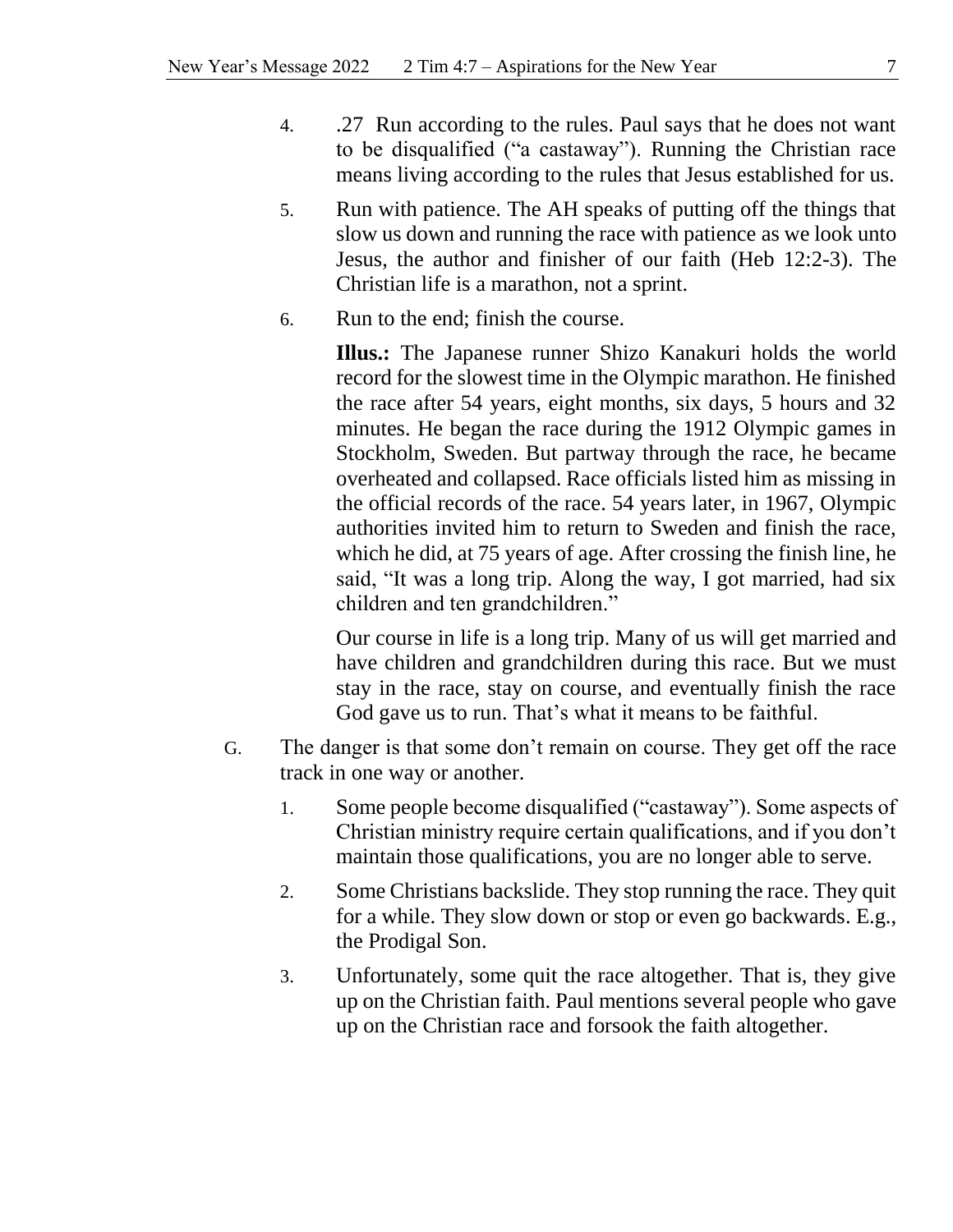What is true of those who permanently quit the Christian course? It's an evidence that they never belonged on the race course to begin with; they were never genuine believers.

4. One of the marks of a genuine believer is that he finishes his course. He may not be the fastest or the most graceful runner; he may stumble and have various setbacks and failures; but he keeps on going to the end, like the tortoise in the fable.

**App:** What is your course for the new year? Will you stay on the right course? Will you get off course or maybe quit running the Christian race? Maybe you'll go in the wrong direction.

Our goal for this new year should be to stay on track, keep on the right course. The Christian life is like a marathon. God expects us to keep running the race until we cross the finish line.

Athletes sometimes encourage one another to "leave it all on the field." Sometimes marathon runners collapse as soon as they cross the finish line. They've used up all their energy in the race. That ought to be our goal as well, to fight the good fight and stay on course right up to the end of our lives.

- III. Keep the faith.
	- A. Paul says, "I have kept the faith."
		- 1. The word "keep" (τηρέω) means "preserve, guard, hold fast."
		- 2. To "keep" the faith is to continue to hold on to it, it is to be faithful.
	- B. Paul was saved on the road to Damascus or shortly thereafter, and he kept the faith through the rest of his life. Despite all the hardships and persecutions he endured, he never lost his faith in Jesus.
	- C. The word "perseverance" describes this keeping of the faith. True believers persevere in two areas/realms:
		- 1. They persevere in "the faith."
			- a) "**The** faith" is a specific thing. It's not just any kind of faith. It's not just a nebulous, vague sort of belief.
			- b) "The faith" describes the basic teachings of the Christian faith. Jude exhorts us to contend earnestly for the faith once given to the saints.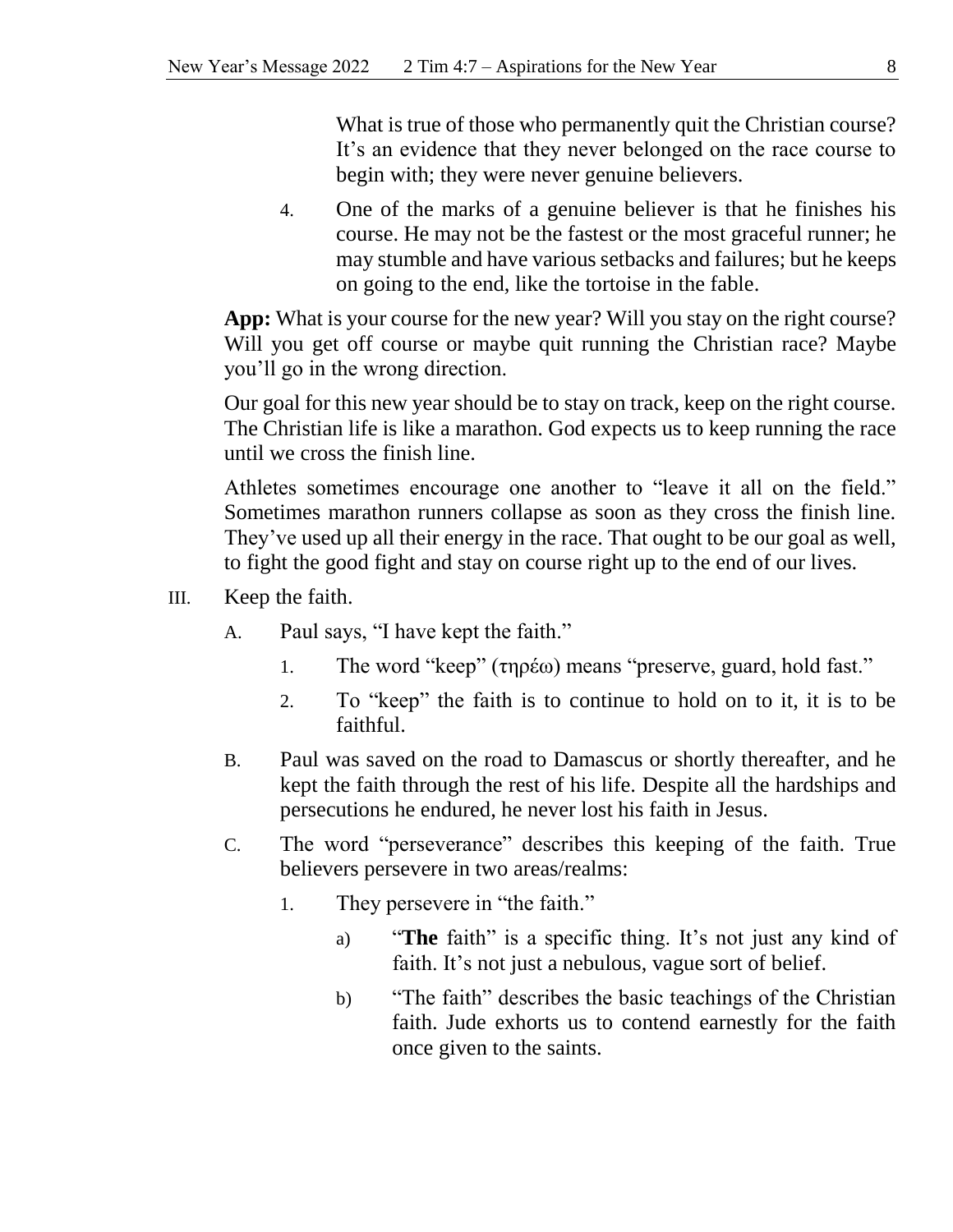c) "The faith" is the central teachings of the Christian faith that Jesus is the Son of God who lived a perfect life, died on the cross as a substitutionary sacrifice for our sin, and rose again. Those who repent of sin and believe in Jesus will be forgiven of sin, declared righteous, and granted a home in heaven. That's "the faith."

It's unfortunate that many professing Christians are not able to define what "the faith" is. They don't even know what the fundamental, primary teachings of the faith that they claim to possess is. Many could not even give a clear or accurate presentation of the Gospel.

- d) Many people today claim to be Christians, but their belief and practice is outside the boundaries of NT Christianity. They do not believe or practice "the faith" as given by Jesus and the apostles. They have "faith" but not "the faith once for all delivered to the saints."
- e) Keeping "the faith" means that you've retained your belief in and commitment to Jesus. You've maintained the Christian faith as taught in the NT. You've remained within the boundaries of genuine, NT Christian faith.

**Illus.:** When I talk to cultists, I try to show them that they are outside the boundaries of the Christian faith even though they claim to be Christians. You can't be a Christian if you deny certain fundamental teachings of the Christian faith. "The faith" has boundaries.

2Jo 1:9 *Whosoever transgresseth, and abideth not in the doctrine of Christ, hath not God. …*

- f) If you fail to keep the faith, then your Christianity is questionable at best and most likely not genuine.
- 2. They persevere in good works.
	- a) We know that we are not saved by good works, but good works are a necessary part of the Christian life.
	- b) Remember what James tells us: "Faith without works is dead" (James 2:17, 20). We display our faith through our good works.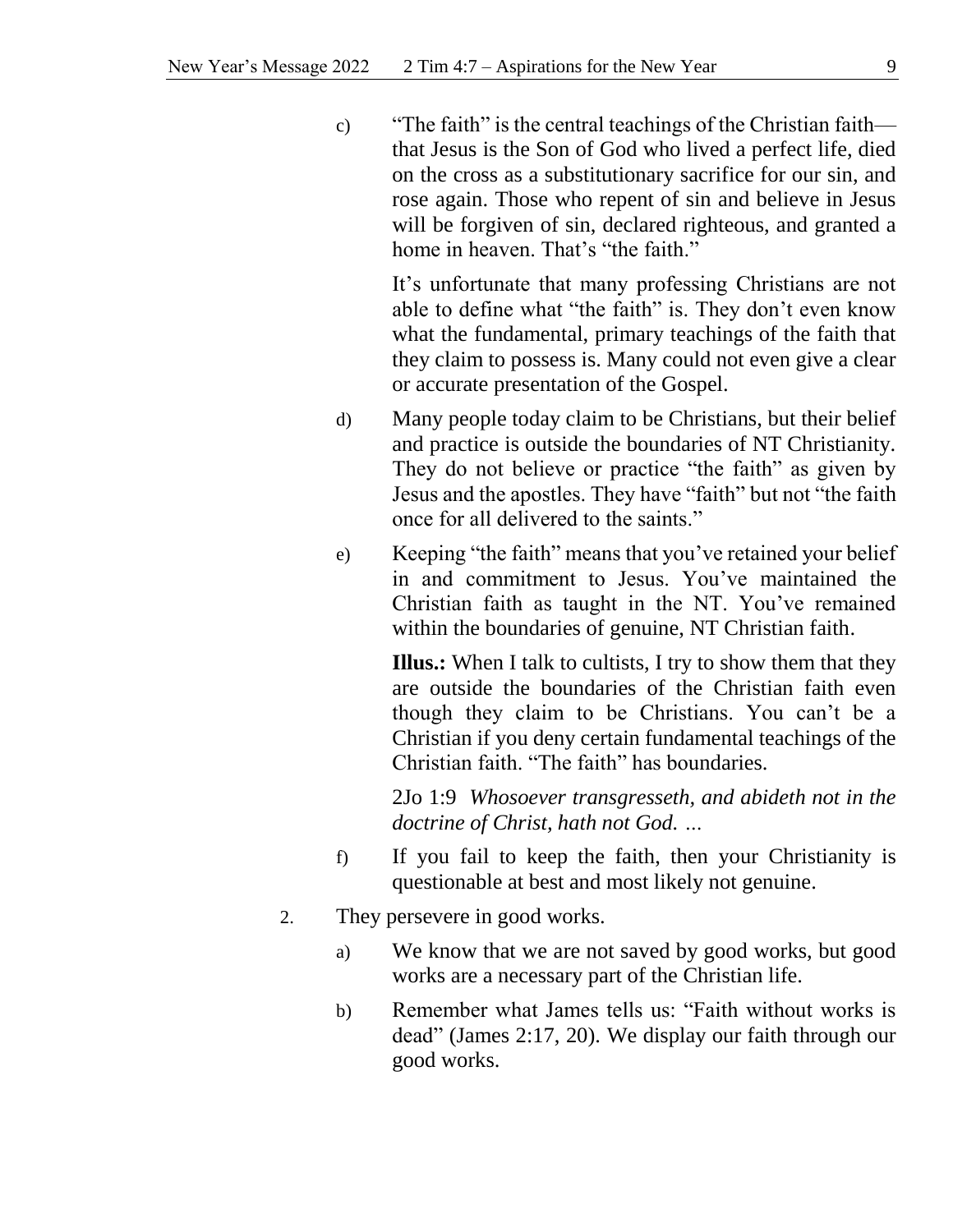- c) If there is no evidence of Christian living, then there is no evidence of genuine faith.
- d) Remember what Jesus said in Mt 7:22f. Just because someone claims to have faith in Jesus does not mean that he is a genuine believer. 1 John 2:3-5 talks about those who claim to be saved but live in habitual, unrepentant disobedience. They are not saved; they are liars.
- e) Likewise, Paul's letter to Titus talks about those who profess to know God but in works they deny it (Titus 1:15- 16). Their wicked lifestyle shows that their faith is insincere. Evil works contradict a profession of faith.
- f) Someone said, "We are saved by faith alone, but not by a faith that is alone." Faith always proves itself through good works. Genuine believers maintain godly Christian behavior.
- g) Jesus said that a good tree brings forth good fruit. If the fruit is bad, then the tree is bad—"you shall know them by their fruit."
- h) If the good works are not there, then the faith is most likely not there either.
- D. So keeping the faith is more than just saying that you believe in Jesus. Keeping the faith requires remaining within the boundaries of biblical, orthodox Christianity and living the kind of lifestyle that is consistent with the teachings of the NT. If you are not doing that, you are not keeping the faith.

**App:** As we think about the new year, our goal should be to keep the faith. In spite of opposition, ridicule, and even persecution, genuine believers maintain their faith and good works. They persevere in the faith. Those who are genuine followers of Jesus demonstrate that fact through their works.

**Maybe there is someone here today who does not have "the faith.**" That is, you've never been saved. The best thing you could to do make this a great year is to get saved—repentance and faith.